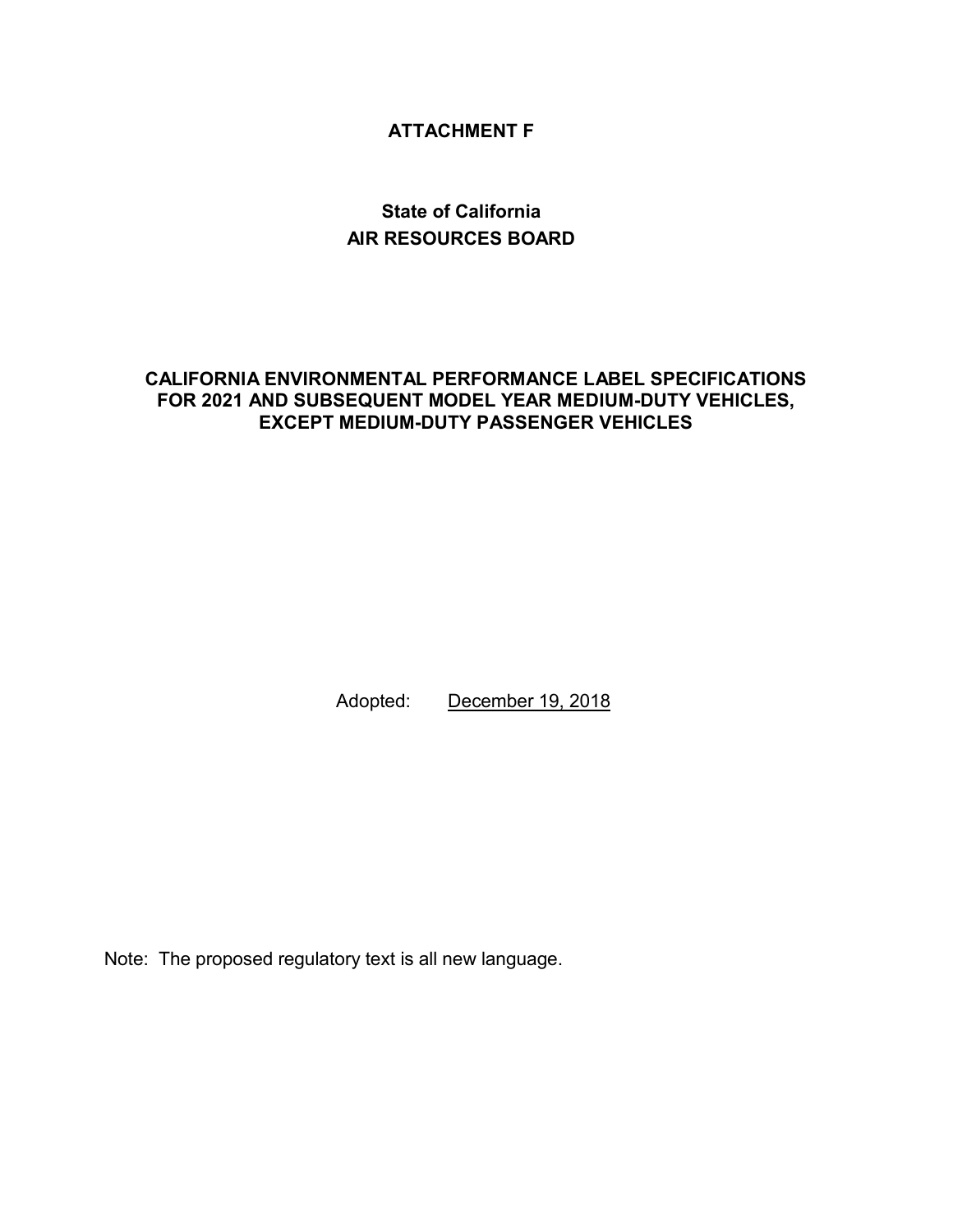## **State of California AIR RESOURCES BOARD**

### **California Environmental Performance Label Specifications**

### **1. Prohibition.**

(a) The sale and registration in this state of any California certified new 2021 and subsequent model year medium-duty vehicles, pick-up trucks and vans, with 8,501 to 14,000 pounds gross vehicle weight rating (GVWR) except mediumduty passenger vehicles, manufactured on or after January 1, 2021, to which a California Environmental Performance label has not been affixed in accordance with these procedures is prohibited unless the vehicle is manufactured by a small business, as defined in the heavy-duty vehicle test procedures in section 95663(d), title [1](#page-1-0)7, California Code of Regulations (CCR). $^\mathrm{1}\,$  The sale and registration in this state of any California certified new 2022 and subsequent model year medium-duty vehicles, manufactured by a small business, as defined in the heavy-duty vehicle test procedures in section 95663(d), title 17, CCR, on or after January 1, 2022, to which a California Environmental Performance label has not been affixed in accordance with these procedures is prohibited.1 Affixing the Environmental Performance label to a vehicle manufactured before January 1, 2021, is optional.

## **2. Environmental Performance Label Requirements.**

- (a) The manufacturer must obtain approval from the Executive Officer of the California Air Resources Board (CARB) of label values and format prior to affixing the Environmental Performance labels to medium-duty vehicles.
- (b) The Environmental Performance label must display the Greenhouse Gas Rating for each vehicle within its test group and label group (if using a label group), as specified in paragraph **4. Greenhouse Gas Rating (tailpipe only)** of these specifications.
- (c) The Environmental Performance label must display the Smog Rating for each vehicle based on its test group, as specified in paragraph **5. Smog Rating**

<span id="page-1-0"></span> $\overline{a}$ <sup>1</sup> The requirement to affix a California Environmental Performance label applies to a complete vehicle (as defined in title 40, Code of Federal Regulations (CFR), sections 1036.801 and 1037.801, as last amended October 25, 2016, which are incorporated by reference herein) pick-up trucks and vans, with 8,501 to 14,000 pounds GVWR except medium-duty passenger vehicles.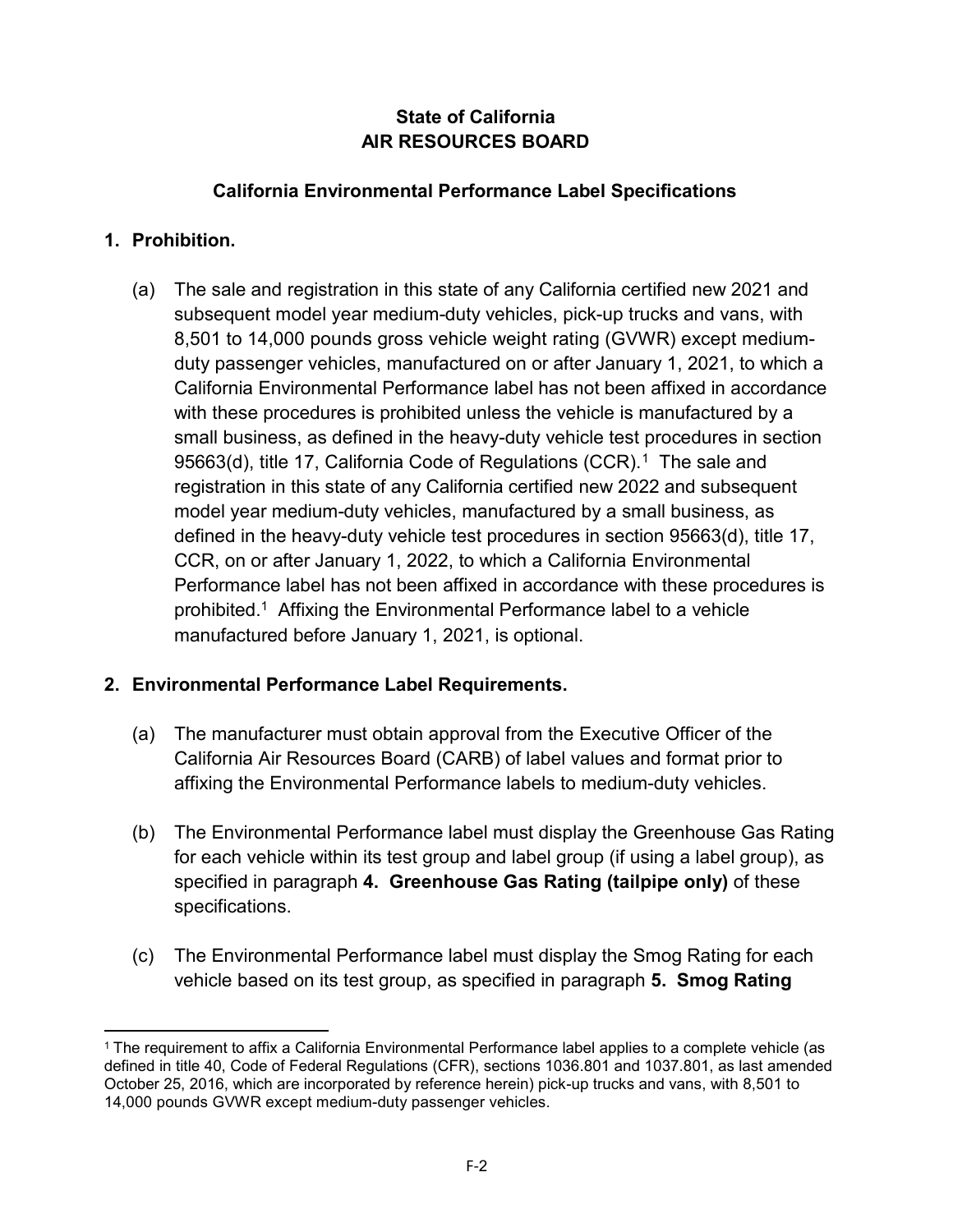### **(tailpipe only)** of these specifications.

- (d) The Environmental Performance label must take the form as set forth in paragraph **9. Environmental Performance Label Format Requirements.**
- (e) The manufacturer must submit one copy of an actual label for its vehicle fleet per model year within 90 days after the end of the model year to CARB to demonstrate compliance.

#### **3. Environmental Performance Label Placement.**

- (a) The Environmental Performance label may be placed within the new vehicle Monroney sticker required by the Automobile Information Disclosure Act (15 U.S.C. 1231-1233), provided the required information in the Monroney sticker is maintained and the prominence and legibility of the Environmental Performance label is not compromised as set forth in paragraph 2(d).
- (b) Except as provided in paragraph 3(a), a stand-alone Environmental Performance label made of paper or plastic must be securely affixed on a side window to the rear of the driver or, if it cannot be so placed, to the windshield of the motor vehicle in accordance with paragraph (3) of subdivision (b) of section 26708 of the Vehicle Code.

### **4. Greenhouse Gas Rating (tailpipe only).**

(a) Vehicles must be tested using the chassis dynamometer test procedures utilizing the Federal Test Procedure (FTP) for urban stop-and-go driving and Highway Fuel Economy Test cycle (HFET) for highway driving, to comply with emission standards, cited in title 17, CCR, section 95663. The vehicle's grams of carbon dioxide per mile (g CO2/mile) value is determined by the sum of the FTP vehicle testing value multiplied by 55 percent and the HFET vehicle testing value multiplied by 45 percent. The value must represent the worst-case subconfiguration within each test group and label group (if using a label group) defined below. Alternatively, if actual data are not available for the vehicle being labeled, for the purpose of the greenhouse gas Environmental Performance Label rating only, manufacturers may determine the vehicle g  $CO<sub>2</sub>/mile$  using Analytically Derived  $CO<sub>2</sub>$  (ADCO<sub>2</sub>) per 40 CFR section 86.1819-14(g)(1)-(6) and (g)(8)-(9), as last amended on October 25, 2016, which are incorporated by reference herein. Note for section 86.1819-14 $(q)(5)$ , the downward adjustment limit of 20 percent below baseline emission rate is not applicable for the purposes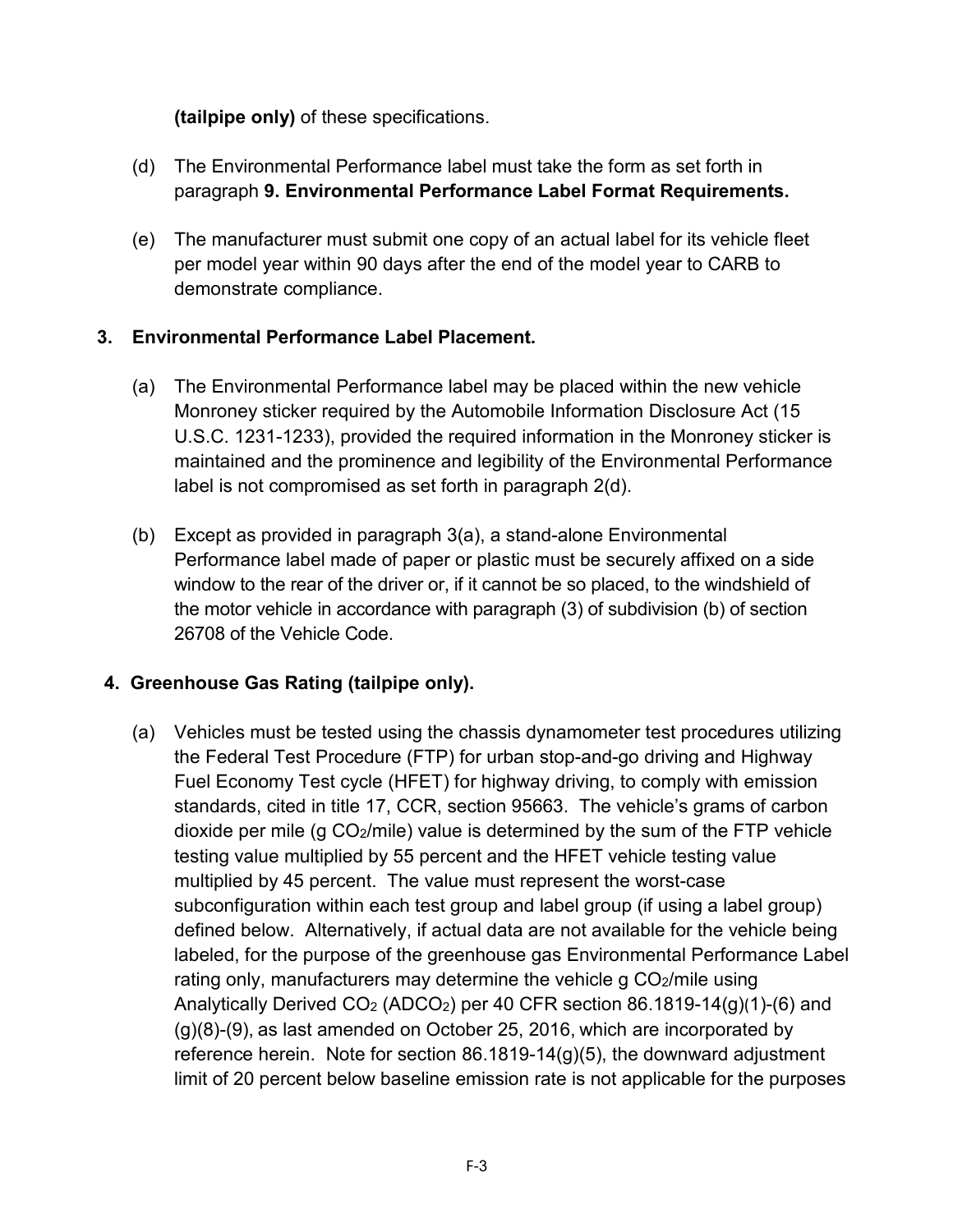of this regulation. This value must be compared to values in the Greenhouse Gas Rating table and must represent the worst-case subconfiguration within each test group and label group (if using a label group) defined below.

"Worst-Case" means the complete vehicle subconfiguration, as defined in title 40, CFR, section 86.1819-14(d)(12)(ii), as last amended October 25, 2016, within each test group, as defined in title 40, CFR, section 86.1803.01, as last amended October 25, 2016, which is incorporated by reference herein, that generates the highest combined CO2 value as calculated above. Optionally, a manufacturer may choose to split the test group into label groups. Each label group must consist of vehicles with the same engine, transmission, and vehicle type (e.g. pick-up truck, van). Manufacturers may request, in advance, approval from the Executive Officer of CARB for additional reasons to subdivide a test group not listed here. Each label group would have its own worst-case subconfiguration that generates the highest combined  $CO<sub>2</sub>$  values (e.g. considering parameters such as equivalent test weight, road load horsepower and axle ratio of the vehicles within each label group).

(b) The Greenhouse Gas Ratings in the following table apply to new complete 2021 and subsequent model year chassis-certified medium-duty vehicles (pick-up trucks and vans), with 8,501 to 14,000 pounds GVWR, except medium-duty passenger vehicles. A CO2 combined value greater than 650 grams CO2 per mile must receive a Greenhouse Gas Rating of "D", the lowest possible.

| <b>Greenhouse Gas Rating</b> | Grams CO <sub>2</sub> per mile |  |
|------------------------------|--------------------------------|--|
| $A+$                         | O                              |  |
| A                            | $1 - 300$                      |  |
| $A -$                        | 301-350                        |  |
| $B+$                         | 351-400                        |  |
| B                            | 401-450                        |  |
| <b>B-</b>                    | 451-500                        |  |
| $C+$                         | 501-550                        |  |
| C                            | 551-600                        |  |
| $C -$                        | 601-650                        |  |
| n                            | >650                           |  |

Greenhouse Gas Rating

**5. Smog Rating (tailpipe only).**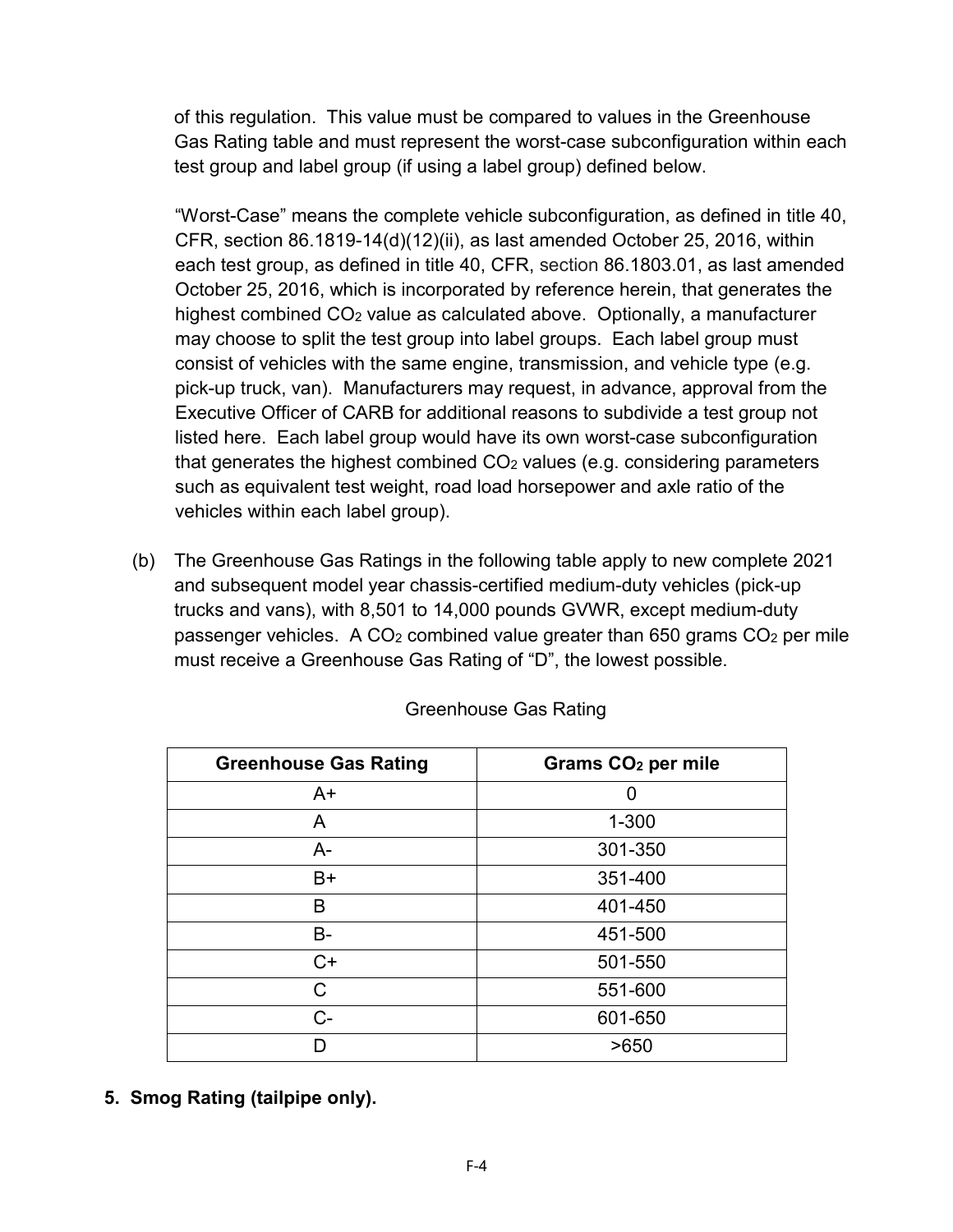- (a) The Smog Rating is based on CARB's Low-Emission Vehicle III program, which include specific thresholds for oxides of nitrogen (NOx) and nonmethane organic gas (NMOG). The rating is determined based on the exhaust emission standard to which a vehicle is certified. For example, a vehicle certified to the LEV3 SULEV150 standard would have a Smog Rating of A, per the table in 5(b).
- (b) The Smog Ratings in the following table apply to new complete 2021 and subsequent model year chassis-certified medium-duty vehicles (pick-up trucks and vans), with 8,501 to 14,000 pounds GVWR except mediumduty passenger vehicles which are already certified to the light-duty vehicle emission standards, as required pursuant to title 13, CCR, section 1961.2(a)(1). The tailpipe emissions would be zero for vehicles that run on electricity only; hence, such vehicles get an "A+" Smog Rating, the highest rating.

| Vehicle Class*   | <b>California Emissions</b><br><b>Standard</b> | <b>NMOG + NOx</b><br>(g/mile) | Smog<br>Rating |
|------------------|------------------------------------------------|-------------------------------|----------------|
| MDV4, MDV5       | <b>ZEV</b>                                     | 0.000                         | $A+$           |
| MDV4             | LEV3 SULEV150                                  | 0.150                         | A              |
| MDV4             | LEV3 SULEV170                                  | 0.170                         | $A-$           |
| MDV4             | LEV3 ULEV200                                   | 0.200                         | $B+$           |
| MDV <sub>5</sub> | LEV3 SULEV200                                  | 0.200                         |                |
| MDV <sub>5</sub> | LEV3 SULEV230                                  | 0.230                         | B              |
| MDV4             | LEV3 ULEV250                                   | 0.250                         | <b>B-</b>      |
| MDV <sub>5</sub> | LEV3 ULEV270                                   | 0.270                         | $C+$           |
| MDV4             | LEV3 ULEV340**                                 | 0.340                         | C              |
| MDV4             | LEV3 LEV395**                                  | 0.395                         | C-             |
| MDV <sub>5</sub> | LEV3 ULEV400                                   | 0.400                         |                |
| MDV <sub>5</sub> | LEV3 ULEV570**                                 | 0.570                         | D              |
| MDV <sub>5</sub> | LEV3 LEV630**                                  | 0.630                         |                |

#### Smog Rating

 \*MDV4 – Medium-Duty Vehicle (class 2b with 8,501 to 10,000 pounds GVWR) MDV5 – Medium-Duty Vehicle (class 3 with 10,001 to 14,000 pounds GVWR)

\*\*Applicable only through 2021 Model Years

**6. Zero Emission Vehicles.** Vehicles that use electricity or hydrogen as their only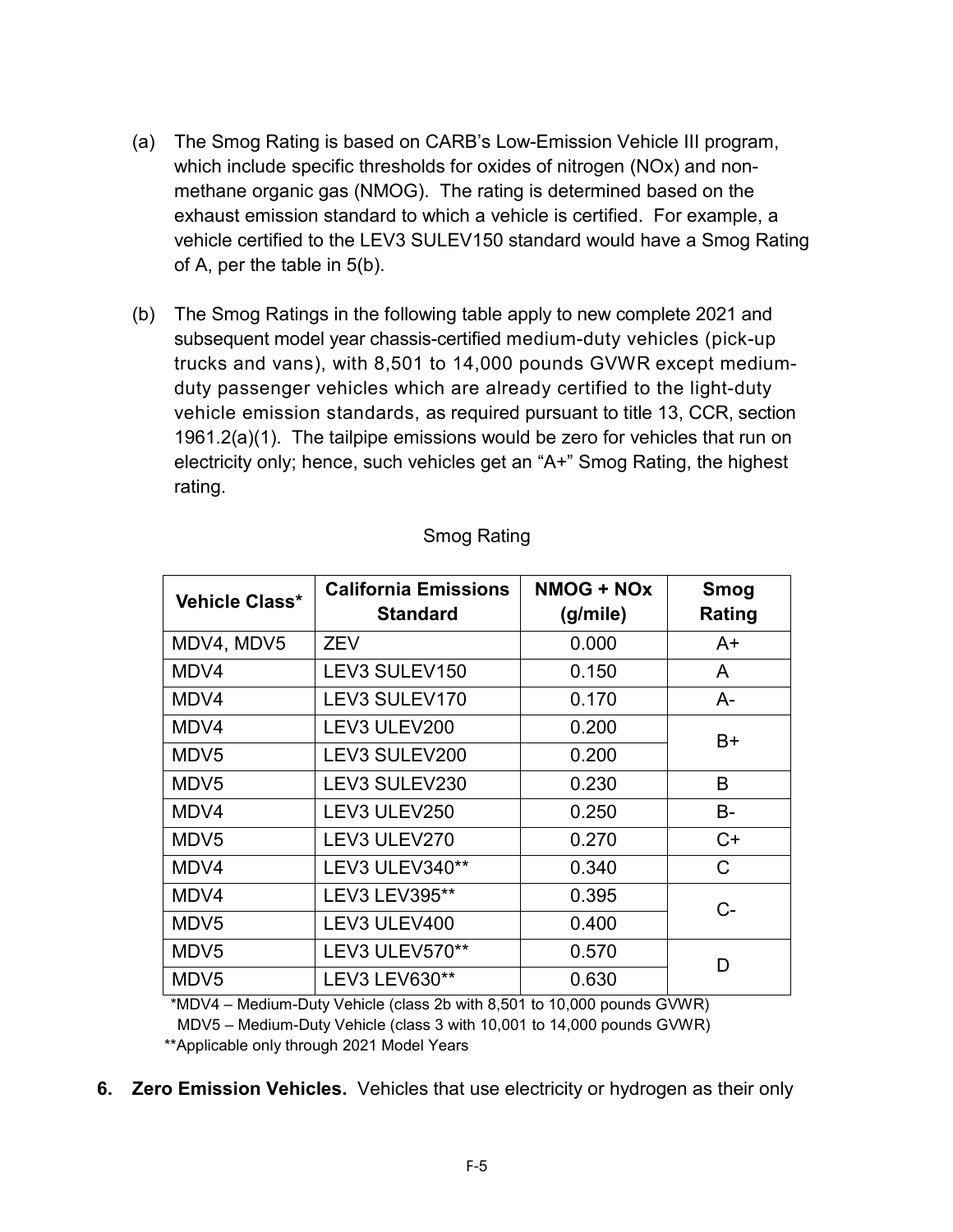fuel sources are exempt from testing as their tailpipe emission would be zero and both their Greenhouse Gas Rating and Smog Rating would be an A+.

- **7. Flexible-Fuel and Dual-Fuel Vehicles.** For flexible-fuel and dual-fuel vehicles as defined in title 40, CFR, sections 1037.801 and 1036.801, as last amended October 25, 2016, which are incorporated by reference herein, the Greenhouse Gas and Smog Ratings are based on exhaust mass emission tests when the vehicle is operating on gasoline.
- **8. Greenhouse Gas Ratings Updates.** The Greenhouse Gas Rating is a scale intended to be used through the full-implementation of the California Phase 2 Greenhouse Gas Standards through model year 2027.
- **9. Environmental Performance Label Format Requirements.** Detailed printing requirements and a sample label are given below and in the attachment and apply to the label requirements of paragraph 2 of these specifications. Unless otherwise stated, a dimensional tolerance of plus or minus 0.039 inches (1.0 millimeter) applies to printer and label feedstock alignment.



### **California Environmental Performance Label[2](#page-5-0),[3](#page-5-1)**

(1) Must be rectangular in shape 7 inches (177.8 millimeters) wide x 4.50 inches (114.3 millimeters) high. Must be printed in white paper,

<span id="page-5-0"></span> <sup>2</sup> Section 43200.1(b)(2)(D), Health and Safety Code

<span id="page-5-1"></span><sup>&</sup>lt;sup>3</sup> Section 1965, title 13, CCR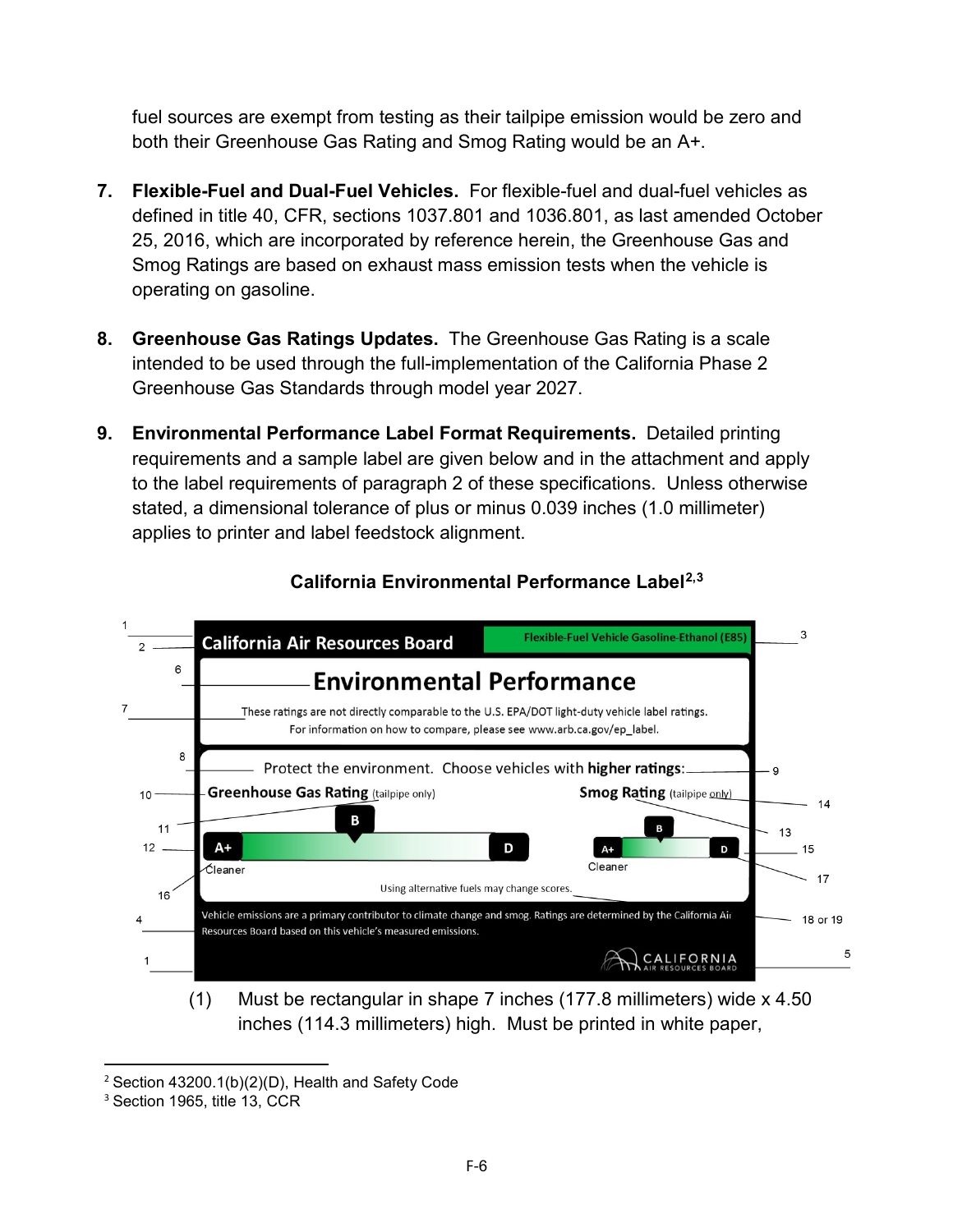continuously outlined with black border with 0.06 inch (1.6 millimeters) thick. Each rectangular shape or area, including the overall label outline, has an upper left corner that is square (0 radius). All other corners have a 0.13 inch (3.2 millimeters) radius. Must have 0.37 inch (9.4 millimeters) high section of black at the top and a 0.94 inch (23.8 millimeters) high section of black at the bottom.

- (2) "California Air Resources Board" is in the left portion of the upper black border with 3.58 inches (90.9 millimeters) wide. The words must be leftjustified. Font: Univers Bold; Size: 18 points; Color: knocked out of black (appears white)
- (3) Vehicle fuel type is in the right portion of the upper black border with 3.35 inches (85.1 millimeters) wide. The vehicle's fuel type is in black font, right justified on a green background (Pantone 354C). Must identify the fuel type, for example, "Gasoline Vehicle," "Diesel Vehicle," "Compressed Natural Gas Vehicle," "Flexible-Fuel Vehicle Gasoline-Ethanol (E85)," "Electric Vehicle," etc. Font: Univers Bold; Size: 11 points; Color: black
- (4) The following statement must appear as shown in the sample label, in the lower section of black on the label: "Vehicle emissions are a primary contributor to climate change and smog. Ratings are determined by the California Air Resources Board based on this vehicle's measured emissions." Font: Univers Regular; Size: 10 points; Color: knocked out of black (appears white)
- (5) CARB's white logotype must appear in the lower right hand corner as shown in the sample label. The logo should always be situated in a clear, readable location. Color for all: knocked out of black (appears white)
- (6) "Environmental Performance" is the title of the label. This title must be centered in the top section of the 7 inches (177.8 millimeters) wide x 1.12 inches (28.4 millimeters) high white background. Font: Univers Bold; Size: 25 points; Color: black
- (7) "These ratings are not directly comparable to the U.S. EPA/DOT light-duty vehicle label ratings. For information on how to compare, please see [www.arb.ca.gov/ep\\_label.](http://www.arb.ca.gov/ep_label)" must be centered immediately under "Environmental Performance". Font: Univers Regular; Size: 11 points; Color: black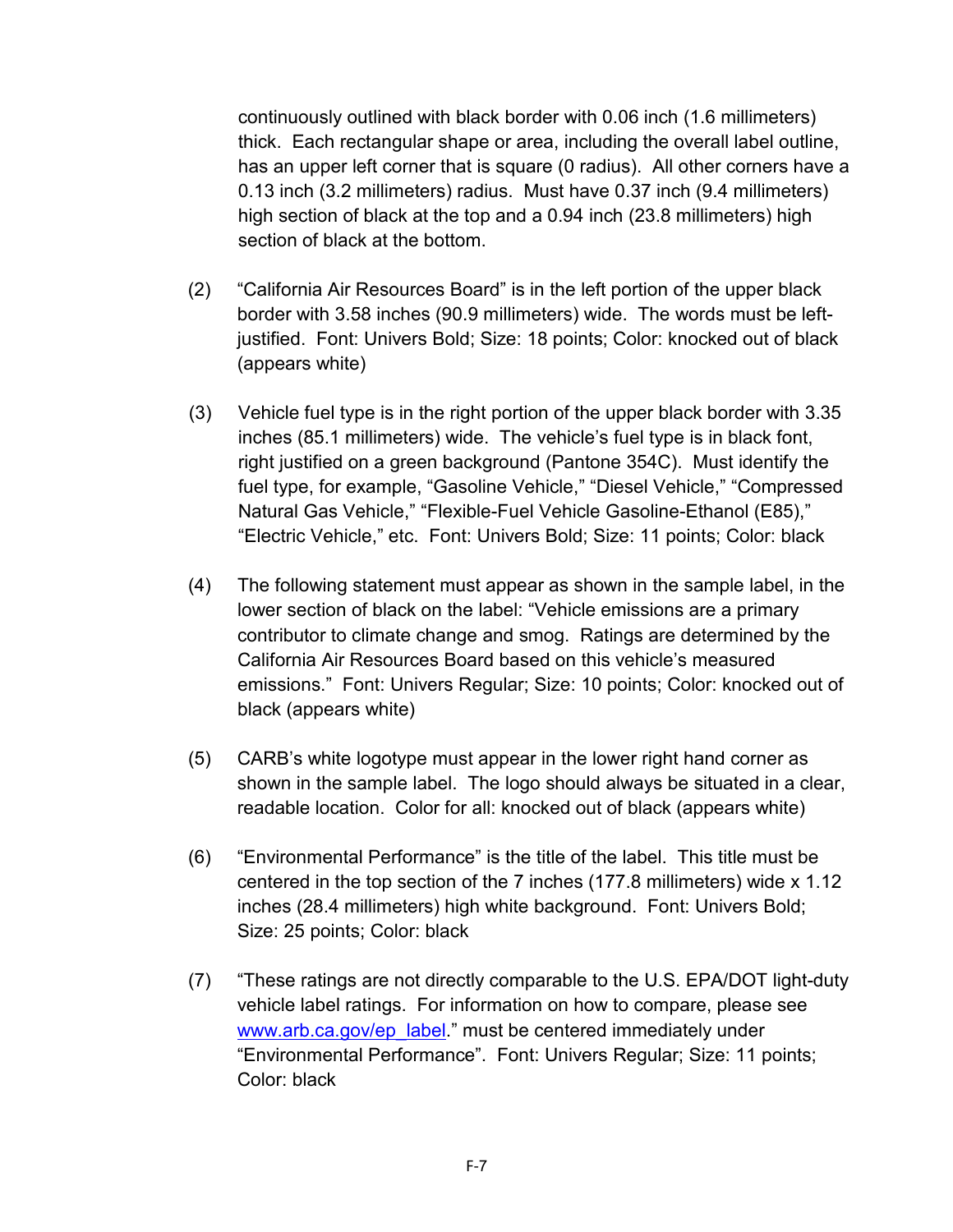- (8) The phrase "Protect the environment. Choose vehicles with higher ratings:" must be centered in the top section of the 7 inches (177.8 millimeters) wide x 1.76 inches (44.7 millimeters) high white background. Font: Univers Regular; Size: 15 points; Color: black
- (9) The words "higher ratings:" must be bolded. Font: Univers Bold; Size: 15 points; Color: black
- (10) "Greenhouse Gas Rating" is a title that must always appear over its respective slider bar. Must be placed under the phrase "Protect the environment. Choose vehicles with higher ratings:" and on the left side of the 7 inches (177.8 millimeters) wide x 1.76 inches (44.7 millimeters) high white background. Font: Univers Bold; Size: 15 points; Color: black
- (11) "(tailpipe only)" in the Greenhouse Gas Rating is a title that must always appear after "Greenhouse Gas Rating" and over its respective slider bar. Must be on the left side. Font: Univers Regular; Size: 10 points; Color: black
- (12) Must include a slide bar to indicate the  $CO<sub>2</sub>$  emission rating. Must add green color at the left end of slider bar and add white at the right end of slider bar, and shaded continuously across the scale. Must position a black box with a downward-pointing wedge above the slider bar to show the CO2 emission rating, in white bold 14 points text, determined in paragraph **4. Greenhouse Gas Rating**. Range and slider bars are available electronically. See Style Guidelines of Appendix VI to title 40, CFR, Part 600, as last amended July 6, 2011, which is incorporated by reference herein; Color: green (Pantone 354C)
- (13) "Smog Rating" is a title that must always appear over its respective slider bar. Must be placed under the phrase "Protect the environment. Choose vehicles with higher ratings:" and on the right side of the 7 inches (177.8 millimeters) wide x 1.76 inches (44.7 millimeters) high white background. Font: Univers Bold; Size: 15 points; Color: black
- (14) "(tailpipe only)" in the Smog Rating is a title that must always appear after "Smog Rating" and over its respective slider bar. Must be on the right side. Font: Univers Regular; Size: 10 points; Color: black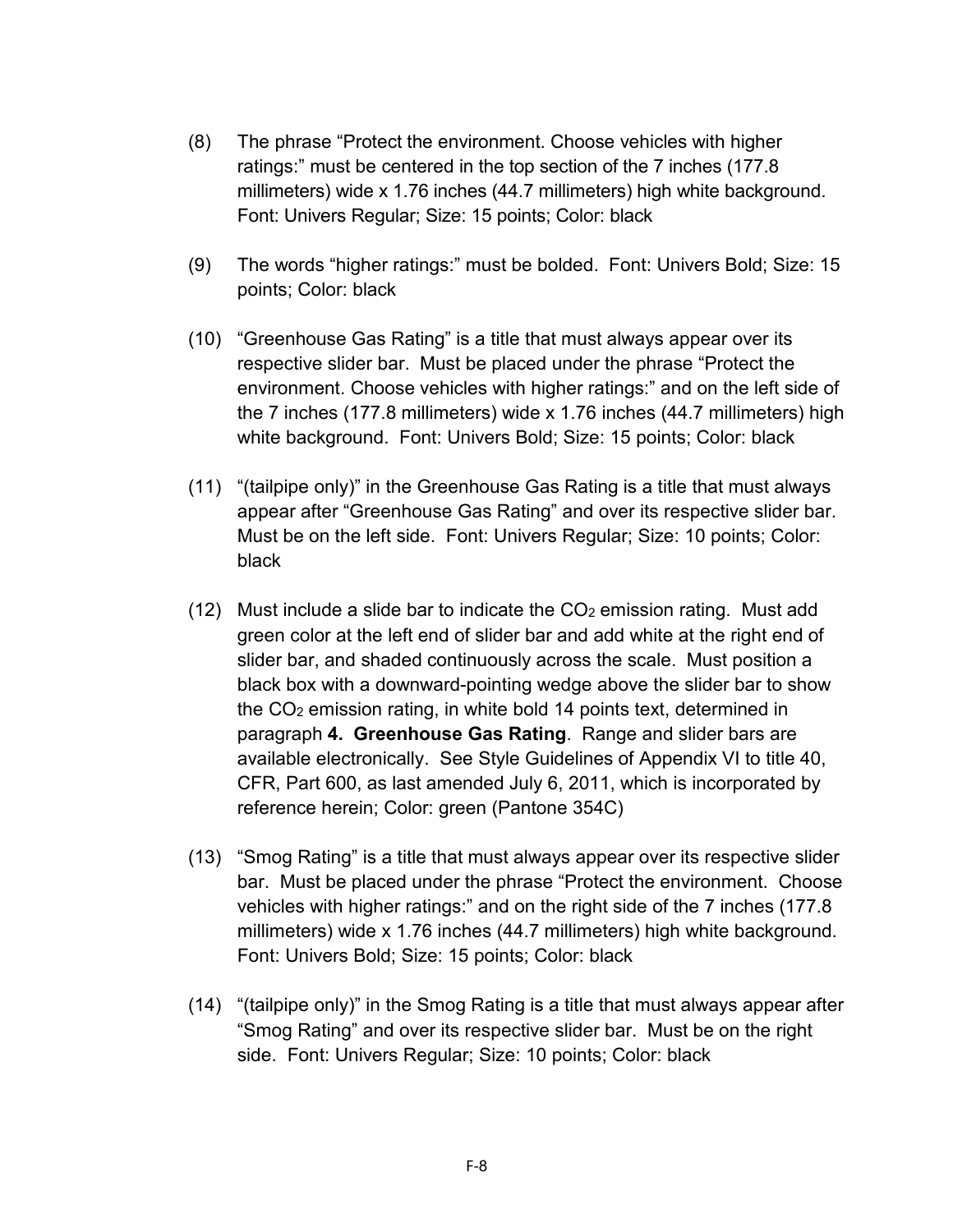- (15) Must include a slide bar to indicate the Smog Rating. Must add green color at the left end of slider bar and add white at the right end of slider bar, and shaded continuously across the scale. Must position a black box with a downward-pointing wedge above the slider bar to show the Smog Rating, in white bold 10 points text, determined in paragraph **5. Smog Rating**. Range and slider bars are available electronically. See Style Guidelines of Appendix VI to title 40, CFR, Part 600, as last amended July 6, 2011, which is incorporated by reference herein; Color: green (Pantone 354C)
- (16) The letter A+ must appear at the left end of the slider bars in white bold text in the black border. The letter A+ represents the highest rating a vehicle can get on each scale. Size: 14 points for Greenhouse Gas Rating and 10 points for Smog Rating. The title "Cleaner" must appear underneath the letter A+ and must be in black text. Range and slider bars are available electronically. See Style Guidelines of Appendix VI to title 40, CFR, Part 600 as last amended July 6, 2011, which is incorporated by reference herein; Color: green (Pantone 354C)
- (17) The letter D must appear at the right end of the slider bars in white bold text in the black border. The letter D represents the lowest rating a vehicle can get on each scale. Size: 14 points for Greenhouse Gas Rating and 10 points for Smog Rating. Range and slider bars are available electronically. See Style Guidelines of Appendix VI to title 40, CFR, Part 600 as last amended July 6, 2011, which is incorporated by reference herein; Color: green (Pantone 354C)
- (18) The label for vehicles capable of operating on more than one fuel must display the following statement: "Using alternative fuels may change scores." This statement may only be displayed on labels for flexible-fuel and dual-fuel vehicles. This statement also must be centered and must appear underneath the slider bars. Font: Univers Regular; Size: 10 points; Color: black
- (19) The label for zero emission vehicles must include the statement, "Does not include emissions from producing electricity." This statement must be centered and must appear underneath the slider bars. Font: Univers Regular; Size: 10 points; Color: black

**10.Severability**. Each provision of these specifications is severable, and in the event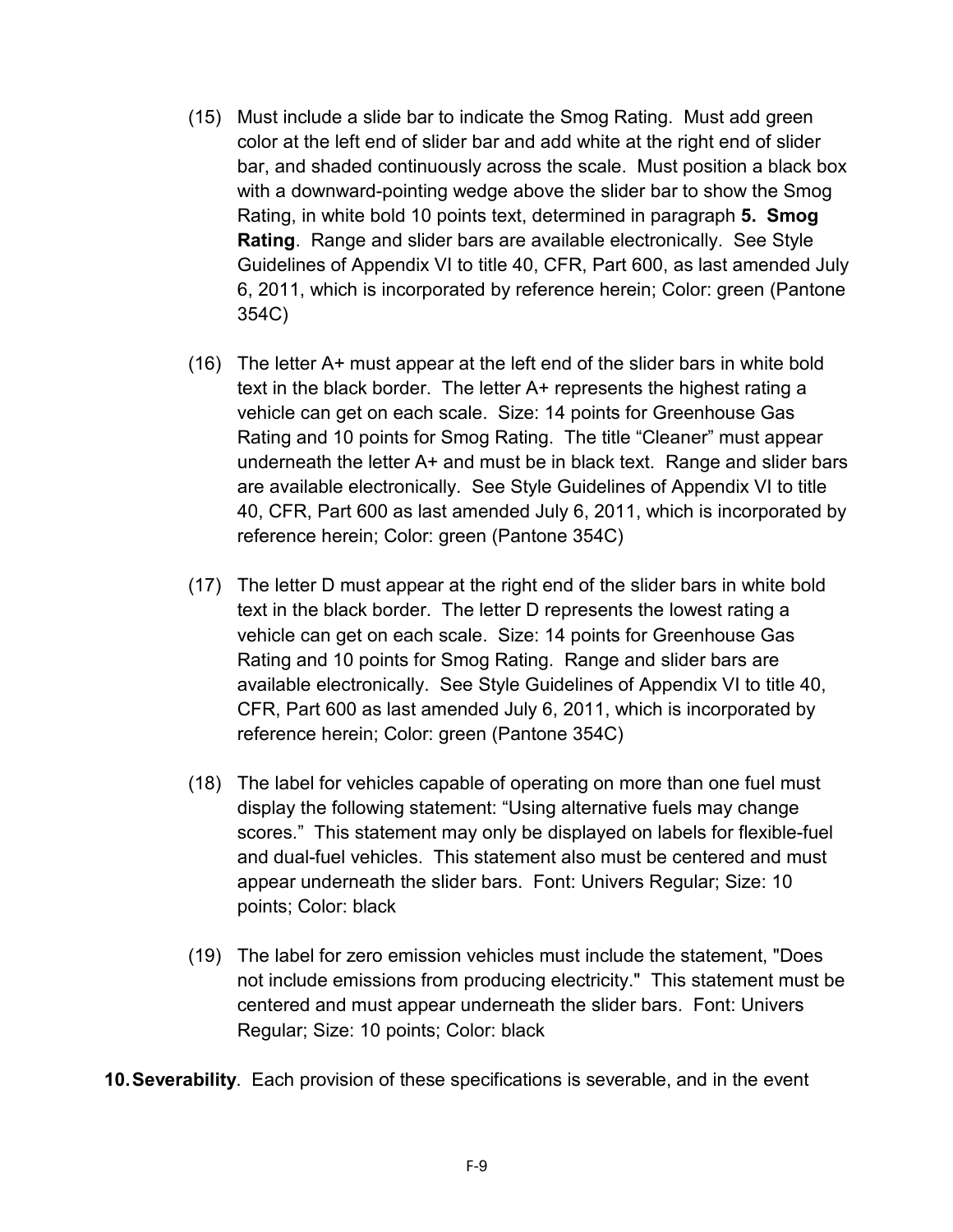that any provision or part(s) thereof are held to be invalid, the remainder of these specifications remain in full force and effect.